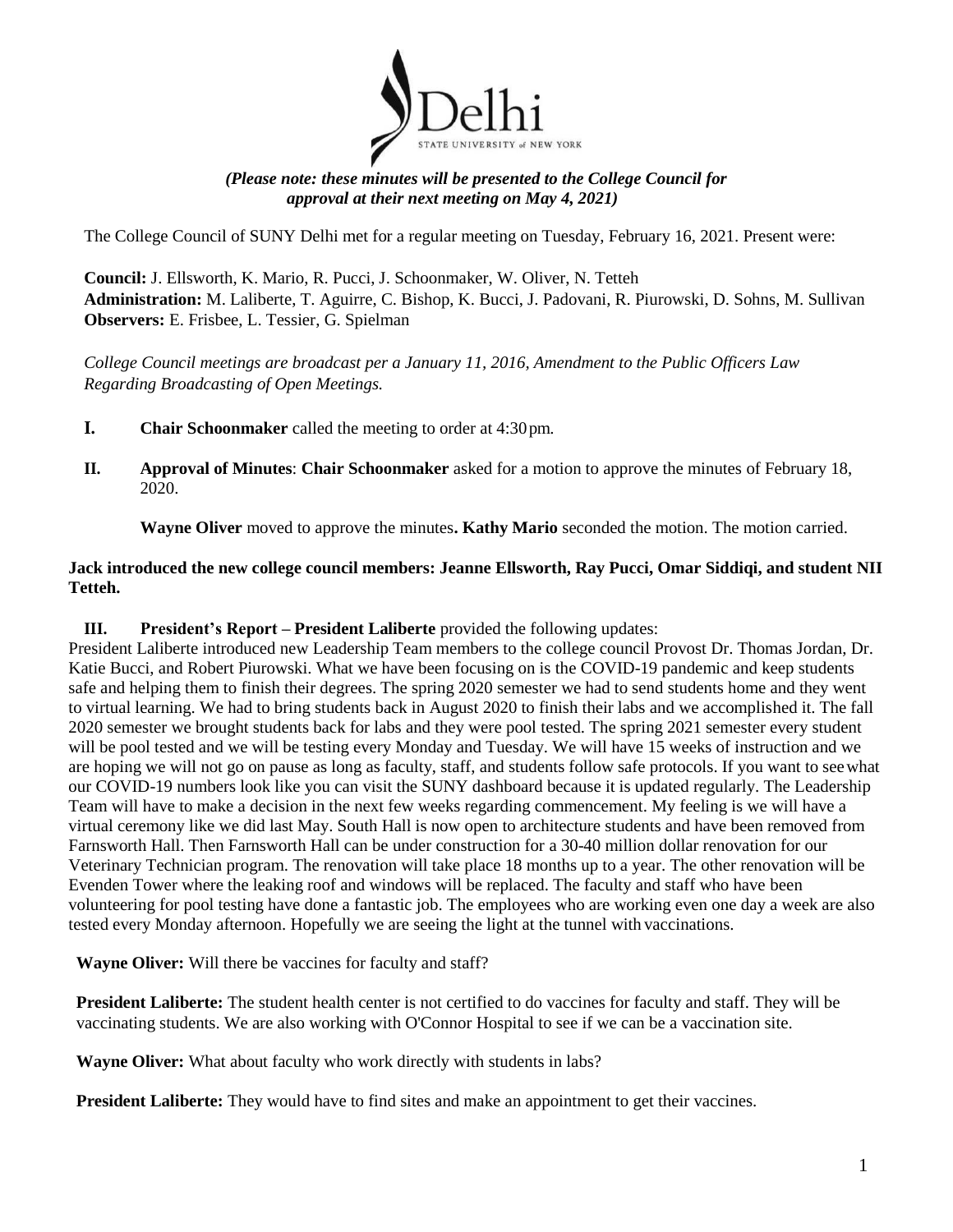**Katie Bucci: Katie did a 15 minute presentation on what we are looking forward to the Middle States accreditation visit. She used a power point and she did a great job explaining what to expect in the future months to come.**

**The approval of the Advisory Council members. Wayne Oliver** moved to approve the council**. Jeanne Ellsworth** seconded the motion. The motion carried.

**Chair Schoonmaker** asked for a motion to approve the President's Report. **Kathy Mario** moved to approve the reports. **Wayne Oliver** seconded the motion. The motion carried.

**Chair Schoonmaker** asked for the approval of 48 renewals and the 12 new for the Advisory Council. **Wayne Oliver** moved to approve. **Kathy Mario** seconded the motion. The motion carried.

## **IV. College Leadership Team Reports:**

**Wayne Oliver:** Katie, How about the process?

**Chair Schoonmaker:** I have been attending all the middle states steering committee meetings. I am also on the standard 7 work group with John Padovani and George Spielman. We have met two times so far.

**George Spielman:** Katie Bucci and Monica Liddle joing our work groups and answer any questions we have to move forward.

Jack Schoonmaker: The standard 7 had to do with college council and now we have three new members which helps us to have a quorum.

**Thomas Jordan:** I have been the Provost for six months. I have been working with John Padovani, Ralph Perez Rogers, and David Brower to get our lab students down to the Bluestone restaurant and get the hands on experience.I hope to have that accomplished in two weeks. I have been working on a retention initiative that I created when I was a Lynchburg college. We need to make sure that we keep our students and help them be successful.

**Wayne Oliver:** How is the process going for the bachelor's degree in criminal justice?

**Robert Piurowski:** It will be an immediate admittance from the associate's degree to the bachelor degree.

**Thomas Jordan:** We are also working on a degree in applied sciences called golf and horticulture management. I have had some difficulty in getting the master's degree in criminal justice approved but we are working on getting it approved. The MSN in nursing has been improved to count work experience for credit which will help nursing students finish their degree sooner.

**Kathy Mario:** We have spoken before in past meeting about retention. I think your initiative is going to be very helpful and I can't wait to see the fine results moving forward.

**Thomas Jordan:** Even with COVID-19 the college at Lynchburg is having great percentages regarding retention.

**Robert Piurowski:** The admissions staff is working hard recruiting students but it is much harder with online instruction. The focus is to enroll students but retain them to stay for a 4 year degree. The year 19-20 we were flat in enrollment. The spring 2021 semester we are only down  $4\frac{1}{2}$  % in enrollment which is good. We are down in applications 80% in the five burroughs.

**Jeanne Ellsworth:** What are the five burroughs?

**Robert Piurowski:** 80% of our applications come from the New York City area.

**Wayne Oliver:** Are enrollment numbers down all over the state?

**Robert Piurowski:** We are in better shape in enrollment than other colleges especially community colleges.

**Wayne Oliver:** How are student loans impacting SUNY Delhi?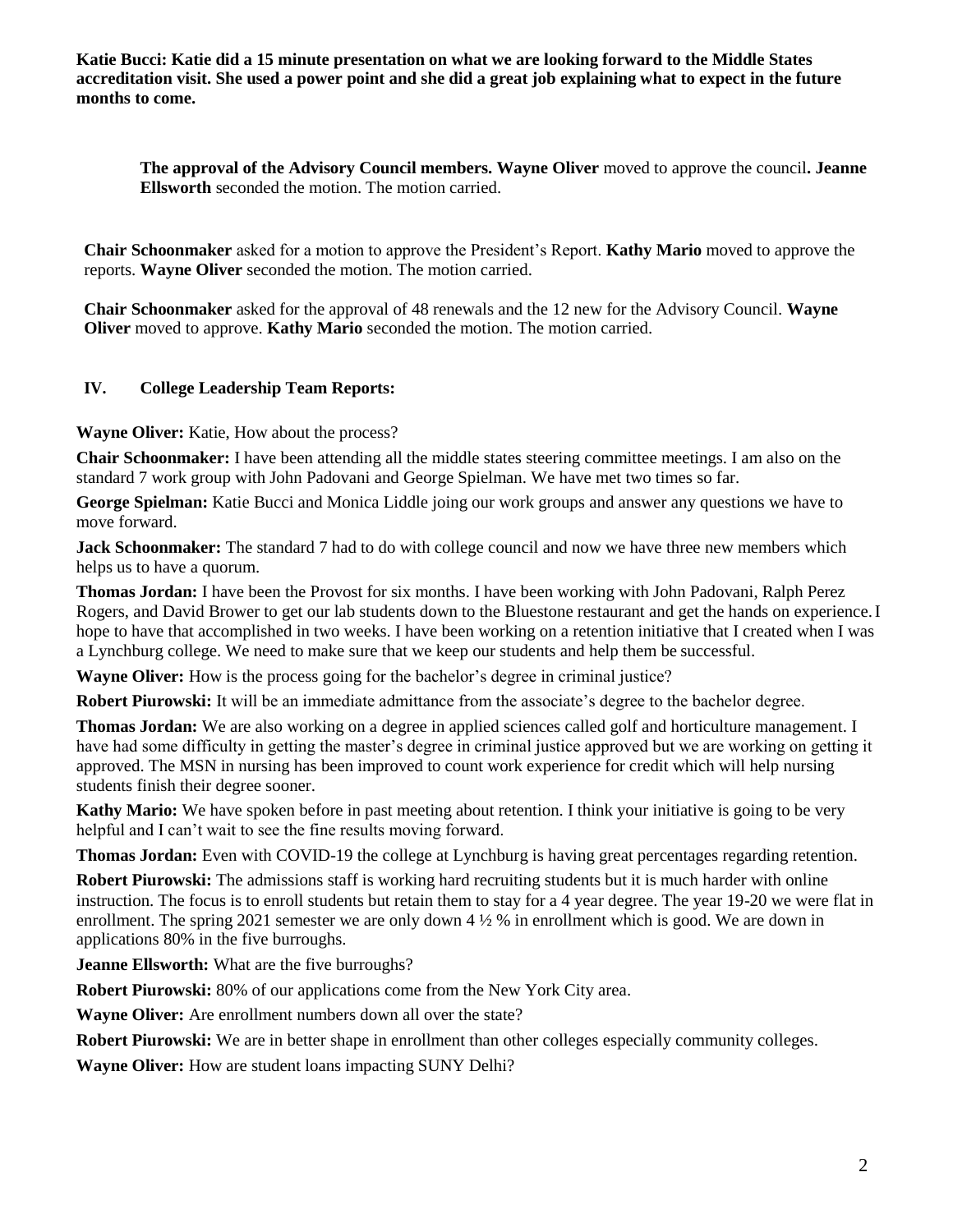**Robert Piurowski:** You are right cost is a major factor in education today. The problem in Delaware County is that students don't want to pay and are going to the workforce right after graduation.

**Tomas Aguirre:** We need to promote the services that we provide here at SUNY Delhi compared to other colleges who don't have these services.

**Nii Tetteh:** I think the frustration on the student body is the procedures for COVID-19 precautions. I know that it is keeping everyone safe but it is creating frustration. The other frustration is that most students liked to eat at MacDonald Hall and now they are confined to Farrell Hall.

**Michael Sullivan:** We have used \$40,000 in emergency funds for student's needs. The needs are books, food, technology, and utility bills. There is a real need for many of our student's.

**Lisa Tessier:** Lisa reported to the College Council the resolutions for the fall 2020 and winter 2021SUNY Plenary's.

**Fall Plenary October 2020 Resolutions:** Racial and Equity and Social Justice Curriculum, Joint Statement on the Search for SUNY Chancellor, Vote of no Confidence in Politically Appointed Members of SUNY Board of Trustees, Importance of Maintaining Effective Shared Governance Practices During Times of Crisis.

**Winter Plenary January 2021 Resolutions:** Shared Governance in these Times of Extraordinary Challenges, Board of Trustees Acknowledges that Black Lives Matter, University Faculty Senate Recognizes and Supports Black Lives Matter.

**Tomas Aguirre:** The health center has been busy working with pool testing and helping students who are quarantined. The athletics department has not had many practices but we are using coaches and staff with the pool testing and follow up on students. This semester we will be testing students on Mondays and Tuesdays. We have 27 students in isolation or quarantine. We are just working hard to keep everyone healthy and safe.

**Kathy Mario:** The Delhi community cannot complain about the students because every time I see a student they are wearing masks compared to community members who refuse to do so. They all should be commended. It shows that they are taking on the responsibility to be healthy and safe and help protect the community and their peers. Great job!

**Wayne Oliver:** Do we know when the vaccinations will be available?

**Tomas Aguirre:** Karen Gabriel the Director of Health Services has the order in but we are awaiting when the process will begin.

**President Laliberte:** We had to submit an application. The application has been signed and sent.

**Michael Sullivan:** The alumni engagement has been virtual and my team is working on various ways to make sure we have contact with our alumni and donors. The major loss was the student phonathon but we are looking into another program that students can engage with alumni and donors for scholarships. We also received a \$250,000 gift from the closing of the Roscoe Nursing Home. The endowment will go to nursing students who want to focus on geriatric care.

**Wayne Oliver:** What about the Naples St. Patrick's Day Parade?

**Michael Sullivan:** We don't know when we will be able to participate in the parade again. Right now there is no travel and we can only spend money on critical needs with justification.

**Elizabeth Frisbee:** The faculty senate will work on the resolutions from the past two plenary's. We have also been working on the bylaws. We were also involved in a consultation process on shared governance and we are looking forward to moving ahead with their recommendations.

**Carol Bishop:** We have been working on the spring 2021 budget. The expenses are for critical needs and there has to be a justification. There has been a hiring freeze across the state and can only replace positions if someone leaves or retires. There has been a major cost with COVID-19 supplies. Human Resources is testing employees every Monday afternoon through the 2021 semester. In December 2020 the athletic bubble collapsed due to the heavy snow storm but we had volunteers help shovel it off and we were able to inflate it again.

**Kathy Mario:** What about the students with excelsior scholarships?

**Carol Bishop:** They are allowing these students to be a step out. We are also awaiting the Governor's budget approval. There is going to be a second round of cares money for students if the budget is passed.

**John Padovani:** There are times that students have bills left over from the semester in the amount of \$200 to \$1000 and we have created a Residence Life scholarship that can cover the expense. We have a strict COVID-19 policy that students need to follow and if they don't follow they need to meet with Lacey Williams in the Student Rights and Responsibilities office. Last semester we had one student that was not compliant and they need to be removed from campus. The student leaders had put in 12,000 hours of community service which is impressive. We will also have